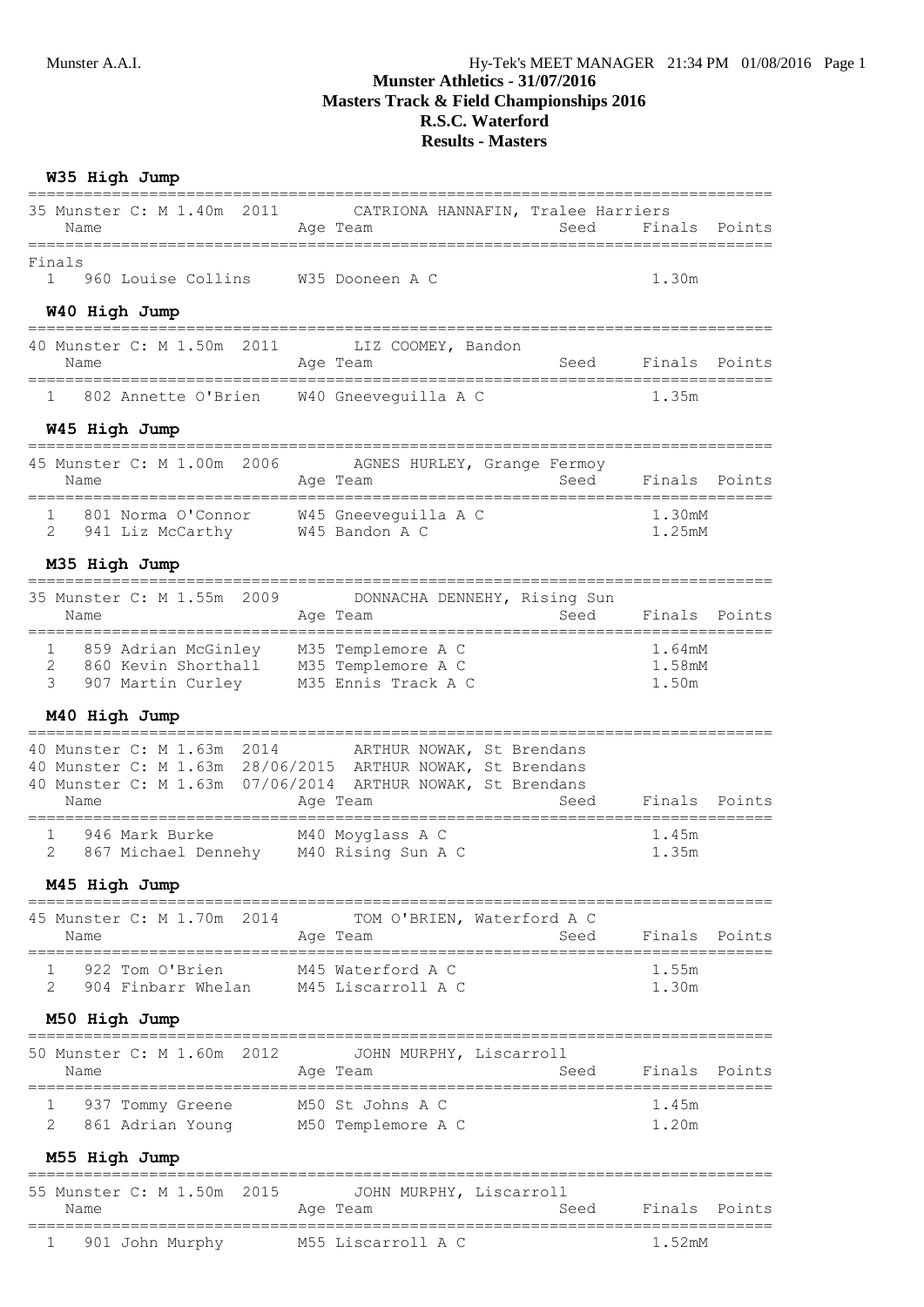# **Munster Athletics - 31/07/2016 Masters Track & Field Championships 2016 R.S.C. Waterford Results - Masters**

| M65 High Jump                                                                                                                                                               |                                                                                                          |                                          |
|-----------------------------------------------------------------------------------------------------------------------------------------------------------------------------|----------------------------------------------------------------------------------------------------------|------------------------------------------|
| 65 Munster C: M 1.65m 2012<br>Name                                                                                                                                          | BRENDAN DENNEHY, Rising Sun<br>Age Team<br>Seed                                                          | Finals<br>Points                         |
| 866 Brendan Dennehy M65 Rising Sun A C<br>2<br>966 John Rice                                                                                                                | M65 Grange Fermoy A C                                                                                    | 1.25m<br>1.10m                           |
| M70 High Jump<br>-------------------------                                                                                                                                  |                                                                                                          |                                          |
| 70 Munster C: M 1.30m 2014<br>70 Munster C: M 1.30m 28/06/2015 JIM O'SHEA, Farranfore<br>Name                                                                               | JIM O'SHEA, Farranfore MV<br>70 Munster C: M 1.30m 07/06/2014 JIM O'SHEA, Farranfore<br>Seed<br>Age Team | Finals Points                            |
| 891 Jim O'Shea                                                                                                                                                              | M70 Farranfore                                                                                           | 1.25m                                    |
| W35 Long Jump                                                                                                                                                               |                                                                                                          |                                          |
| 35 Munster C: M 4.58m<br>2012<br>Name                                                                                                                                       | CATRIONA HANNIFAN, Tralee Harriers<br>Age Team<br>Seed                                                   | Finals<br>Points                         |
| 803 Catherine Moynihan W35 Gneeveguilla A C<br>1<br>$\overline{2}$<br>960 Louise Collins W35 Dooneen A C<br>3<br>740 Mary Kiely                                             | W35 North Cork A C                                                                                       | 4.69mM<br>4.40m<br>3.82m                 |
| W40 Long Jump                                                                                                                                                               |                                                                                                          |                                          |
| 40 Munster C: M 4.40m 2015<br>Name<br>======                                                                                                                                | ANNETTE O'BRIEN, Gneeveguilla<br>Seed<br>Age Team                                                        | Finals Points<br>======================= |
| 1<br>802 Annette O'Brien<br>2<br>909 Mary Cahill                                                                                                                            | W40 Gneeveguilla A C<br>W40 Ennis Track A C                                                              | 4.05m<br>3.88m                           |
| W45 Long Jump                                                                                                                                                               |                                                                                                          |                                          |
| ----------------------<br>45 Munster C: M 4.20m 2010<br>Name                                                                                                                | EILIS NI FHAOLAIN, Leevale<br>Age Team<br>Seed                                                           | Finals<br>Points                         |
| 835 Shirley Fennelly W45 Tramore A C<br>1<br>941 Liz McCarthy W45 Bandon A C<br>801 Norma O'Connor W45 Gneeveguilla A C<br>3<br>836 Kathleen Marchelew W45 Tramore A C<br>4 |                                                                                                          | 3.96m<br>3.68m<br>3.58m<br>3.19m         |
| W55 Long Jump                                                                                                                                                               |                                                                                                          |                                          |
| =====================================<br>55 Munster C: M 2.61m 2003<br>Name                                                                                                 | MARY BARRY, Grange Fermoy<br>Seed<br>Age Team                                                            | Finals<br>Points                         |
| 871 Ebhana Finnegan W55 Rising Sun A C<br>1                                                                                                                                 |                                                                                                          | 2.09m                                    |
| M35 Long Jump                                                                                                                                                               |                                                                                                          |                                          |
| 35 Munster C: M 5.72m 2008<br>Name                                                                                                                                          | TOMAS GRIFFIN, An Riocht<br>Age Team<br>Seed                                                             | Finals Points                            |

| <b>IVAILL</b> |                     | ny ra                 | .<br>. | $\pm$ 114 $\pm$ 114 $\pm$ 115 $\pm$ 115 $\pm$ 115 $\pm$ |  |
|---------------|---------------------|-----------------------|--------|---------------------------------------------------------|--|
|               | 859 Adrian McGinley | M35 Templemore A C    |        | 5.25m                                                   |  |
|               | 793 Thomas Roche    | M35 West Limerick A C |        | 5.03m                                                   |  |
|               | 920 Jonathan Brazil | M35 Waterford A C     |        | 4.06m                                                   |  |

#### **M40 Long Jump** ================================================================================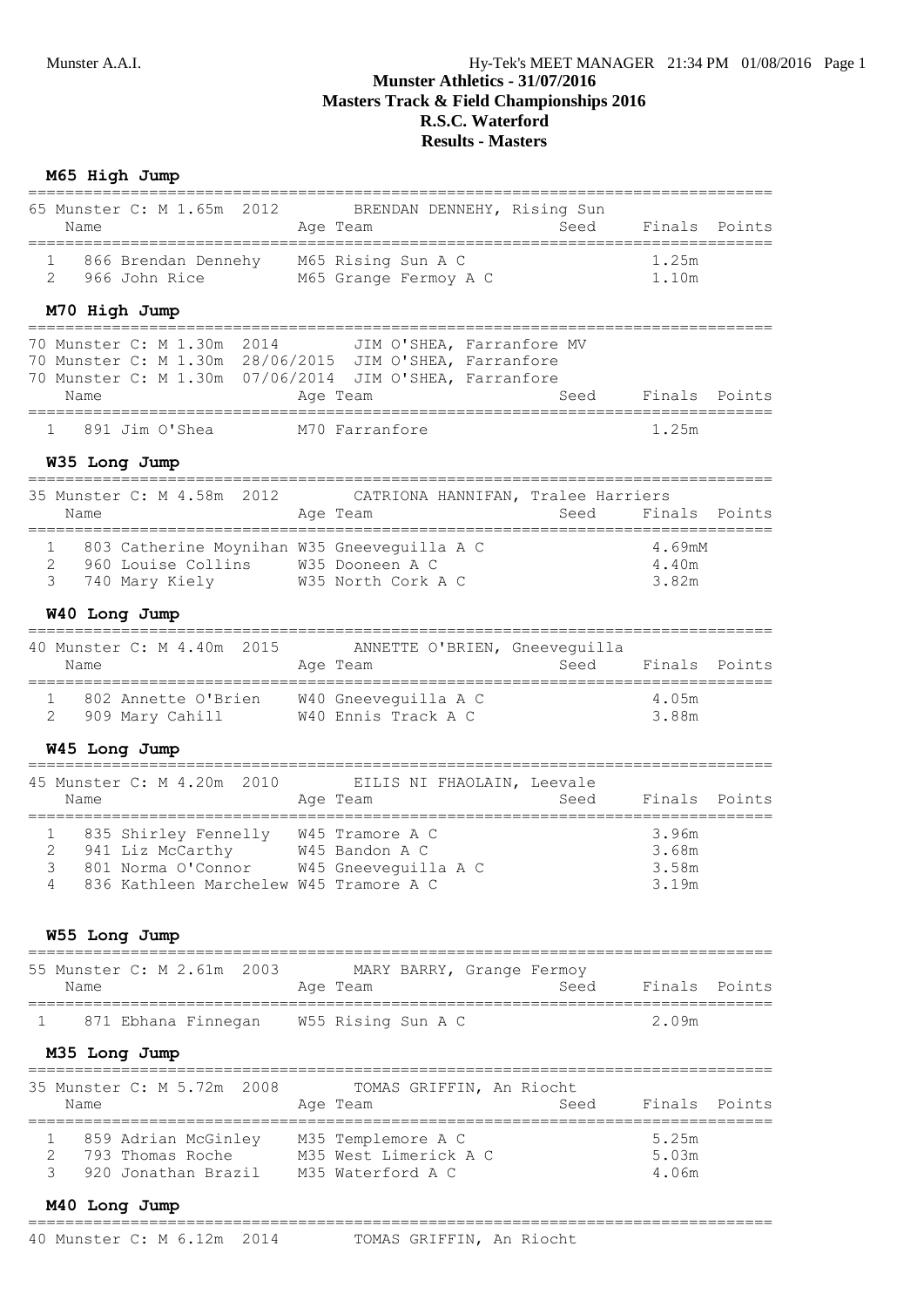**Masters Track & Field Championships 2016**

# **R.S.C. Waterford**

# **Results - Masters**

| 40 Munster C: M 6.12m 07/06/2014 TOMAS GRIFFIN, An Riocht<br>40 Munster C: M 6.12m 28/06/2015 TOMAS GRIFFIN, An Riocht<br>Age Team<br>Seed<br>Name<br>=========================                            | Finals Points                    |        |
|------------------------------------------------------------------------------------------------------------------------------------------------------------------------------------------------------------|----------------------------------|--------|
| 946 Mark Burke<br>M40 Moyglass A C<br>1                                                                                                                                                                    | 4.35m                            |        |
| M45 Long Jump                                                                                                                                                                                              |                                  |        |
| 45 Munster C: M 5.60m 2014<br>TOM O'BRIEN, Waterford A C<br>45 Munster C: M 5.60m 07/06/2014 TOM O'BRIEN, Waterford<br>45 Munster C: M 5.60m 28/06/2015 TOM O'BRIEN, Waterford<br>Seed<br>Name<br>Age Team | Finals Points                    |        |
| 922 Tom O'Brien<br>M45 Waterford A C<br>1<br>2<br>928 Pascal Halley M45 Waterford A C<br>3<br>878 Brian O'Brien M45 Derg A.C.                                                                              | 5.29m<br>5.04m<br>3.26m          |        |
| M50 Long Jump                                                                                                                                                                                              |                                  |        |
| 50 Munster C: M 5.24m 2011<br>CON SHEEHAN, Carraig na Bhfear<br>Name<br>Age Team<br>Seed                                                                                                                   | Finals Points                    |        |
| 1 937 Tommy Greene M50 St Johns A C<br>861 Adrian Young M50 Templemore A C<br>$\overline{2}$                                                                                                               | 4.89m<br>4.43m                   |        |
| M55 Long Jump<br>___________________________________<br>========================                                                                                                                           |                                  |        |
| 55 Munster C: M 5.16m 2002 BRENDAN DENNEHY, Rising Sun<br>Seed<br>Age Team<br>Name                                                                                                                         | Finals Points                    |        |
| 901 John Murphy         M55 Liscarroll A C<br>ı                                                                                                                                                            | 4.15m                            |        |
| M65 Long Jump<br>65 Munster C: M 4.55m 2006<br>CON DONOVAN, Rising Sun<br>Seed<br>Name<br>Age Team                                                                                                         | Finals Points                    |        |
| 866 Brendan Dennehy M65 Rising Sun A C<br>1<br>807 Bernard O'Neill M65 Clonmel A C<br>2<br>3<br>966 John Rice<br>M65 Grange Fermoy A C                                                                     | 4.20m<br>3.90m<br>2.44m          |        |
| M70 Long Jump                                                                                                                                                                                              |                                  |        |
| -----------------------------------<br>____________________________________<br>Munster C: M 4.03m 2015<br>JIM O'SHEA, Farranfore MV<br>70<br>Age Team<br>Name<br>Seed                                      | Finals                           | Points |
| 891 Jim O'Shea<br>M70 Farranfore<br>1<br>2<br>870 Con O'Donovan<br>M70 Rising Sun A C<br>M70 Borrisokane A C<br>3<br>864 Noel Monteith<br>963 Jerry O'Connell M70 Country Club<br>4<br>W35 Shot Put        | 3.91m<br>3.60m<br>3.54m<br>2.24m |        |
| ==================<br>35 Munster C: M 9.58m 2004<br>SHEILA FITZPATRICK, Gneeveguilla<br>Age Team<br>Seed<br>Name                                                                                           | Finals                           | Points |
| ====================<br>896 Patricia Halton<br>W35 Belgooly A C<br>ı.<br>2<br>899 Annette Cusack W35 Liscarroll A C                                                                                        | _______<br>6.65m<br>5.97m        |        |
| W40 Shot Put                                                                                                                                                                                               |                                  |        |
|                                                                                                                                                                                                            |                                  |        |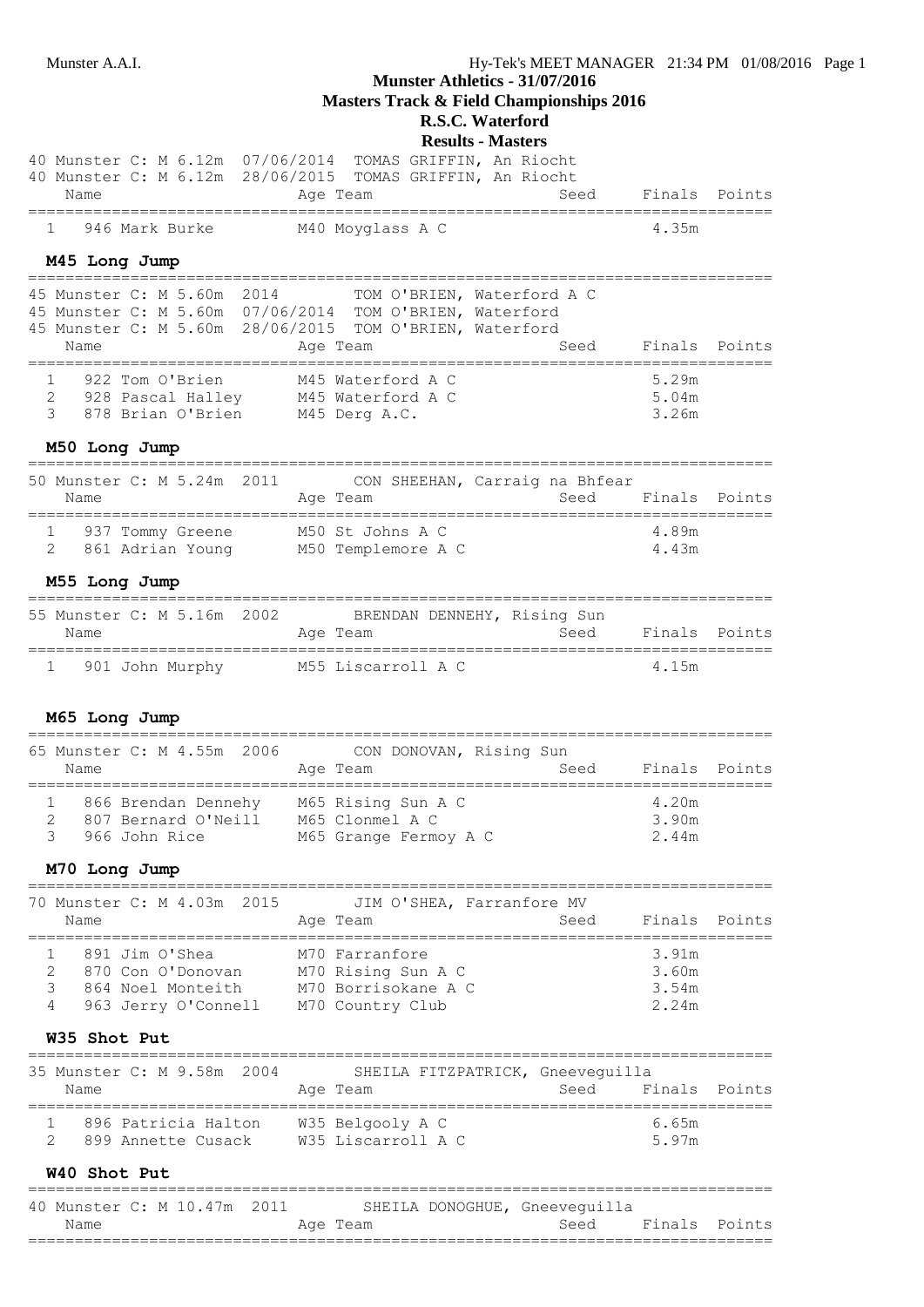**Masters Track & Field Championships 2016**

# **R.S.C. Waterford**

| <b>Results - Masters</b> |
|--------------------------|
|                          |

| 802 Annette O'Brien | W40 Gneevequilla A C | 7.72m |
|---------------------|----------------------|-------|
|                     | W40 Derg A.C.        | 7.10m |
| 3 929 Jacinta Power | W40 Waterford A C    | 6.10m |

#### **W45 Shot Put**

================================================================================ 45 Munster C: M 10.37m 2012 SHEILA DONOGHUE, Gneeveguilla Name **Age Team** Age Team Seed Finals Points ================================================================================ 1 805 Sheila O'Donoghue W45 Gneeveguilla A C 9.20m 2 804 Eileen O'Riordan W45 Gneeveguilla A C 8.21m 3 938 Angela Torsney W45 Fingallians A.C. Guest 5.70m 4 836 Kathleen Marchelew W45 Tramore A C 5.47m 5 801 Norma O'Connor W45 Gneeveguilla A C 5.32m

#### **W50 Shot Put**

================================================================================ 50 Munster C: M 9.66m 2015 PRICILLA O'SULLIVAN, Clonakilty Runners Name **Age Team Seed Finals Points** Age Team Seed Finals Points ================================================================================ 1 821 Priscilla O'Sulliv W50 Clonakilty Runners 11.03mM 2 820 Maureen Glanton W50 Skibbereen A C 8.60m

#### **W55 Shot Put**

| Name                        |  | Age Team |  | 55 Munster C: M 10.42m 28/06/2015 MARY BARRETT, Loughrea A C<br>Seed                    | Finals Points |  |
|-----------------------------|--|----------|--|-----------------------------------------------------------------------------------------|---------------|--|
| 55 Munster C: M 10.42m 2014 |  |          |  | MARY BARRETT, Loughrea<br>55 Munster C: M 10.42m 07/06/2014 MARY BARRETT, Lough Rea A C |               |  |

#### **M35 Shot Put**

| 35 Munster C: M 15.52m 2014<br>Name |                                           |  | Age Team                             | JOHN LEAHY, Kilmurry Ibricken | Seed | Finals Points  |  |
|-------------------------------------|-------------------------------------------|--|--------------------------------------|-------------------------------|------|----------------|--|
|                                     | 895 Michael Halpin<br>950 Rodger Mulqueen |  | M35 Kilfinane A.C.<br>M35 An Bru A C |                               |      | 8.80m<br>8.22m |  |

#### **M40 Shot Put**

| Name   | 40 Munster C: M 12.55m 2001                                                  | PATSY O'CONNOR, Tralee Harriers<br>Age Team                                     | Seed Finals Points                |
|--------|------------------------------------------------------------------------------|---------------------------------------------------------------------------------|-----------------------------------|
| 3<br>4 | 823 Shane Scanlon<br>848 John Leahy<br>880 Pat Minoque<br>881 Tyrone Elliott | M40 Finisk Valley A C<br>M40 Kilmurry Ibc/N C<br>M40 Derg A.C.<br>M40 Derg A.C. | 10.25m<br>9.74m<br>8.50m<br>7.66m |

### **M45 Shot Put**

| Name | 45 Munster C: M 12.13m 2006                                                 | PATSY O'CONNOR, Tralee Harriers<br>Age Team                                                      | Seed | Finals Points                    |  |
|------|-----------------------------------------------------------------------------|--------------------------------------------------------------------------------------------------|------|----------------------------------|--|
|      | 815 Joe Kelly<br>905 Alex Conway<br>964 John Campbell<br>904 Finbarr Whelan | M45 Brow Rangers A C Guest<br>M45 Ennis Track A C<br>M45 West Limerick A C<br>M45 Liscarroll A C |      | 9.57m<br>9.33m<br>8.24m<br>7.92m |  |

#### **M50 Shot Put**

================================================================================

| 50 Munster C: M 12.67m 2008 |  |          | PATSY O'CONNOR, Tralee Harriers |      |               |  |
|-----------------------------|--|----------|---------------------------------|------|---------------|--|
| Name                        |  | Age Team |                                 | Seed | Finals Points |  |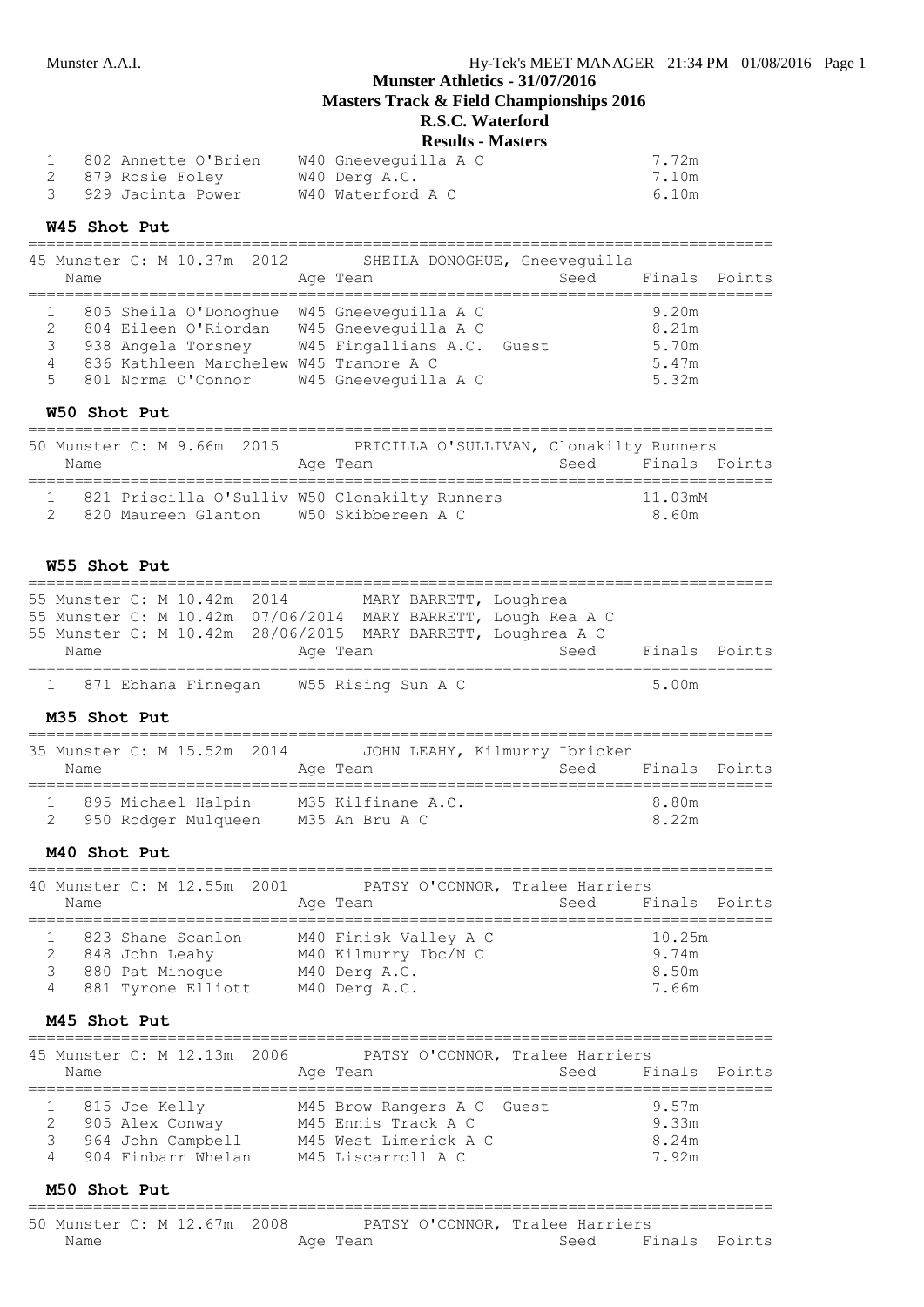# Munster A.A.I. Hy-Tek's MEET MANAGER 21:34 PM 01/08/2016 Page 1

# **Munster Athletics - 31/07/2016**

**Masters Track & Field Championships 2016**

# **R.S.C. Waterford**

# **Results - Masters**

| 937 Tommy Greene M50 St Johns A C<br>ı                                                                                           |                                           |      | 11.04m                                                |        |
|----------------------------------------------------------------------------------------------------------------------------------|-------------------------------------------|------|-------------------------------------------------------|--------|
| M55 Shot Put                                                                                                                     |                                           |      |                                                       |        |
| 55 Munster C: M 13.05m 2012                                                                                                      | PATSY O'CONNOR, Tralee Harriers           |      |                                                       |        |
| Name                                                                                                                             | Age Team                                  | Seed | Finals                                                | Points |
| 856 Martin Fitzpatrick M55 St Marys                                                                                              |                                           |      | 8.96m                                                 |        |
| 902 James O'Keeffe M55 Liscarroll A C<br>2                                                                                       |                                           |      | 7.44m                                                 |        |
| 3<br>948 Tony O'Brien M55 St Finbarrs A C                                                                                        |                                           |      | 6.52m                                                 |        |
| M60 Shot Put                                                                                                                     |                                           |      |                                                       |        |
| 60 Munster C: M 11.04m 2008 MICHAEL KIELY, Nenagh Olympic                                                                        |                                           |      |                                                       |        |
| Name                                                                                                                             | Age Team                                  |      | Seed Finals Points                                    |        |
| 846 Pat Kennedy M60 Ferrybank A C<br>1                                                                                           |                                           |      | 10.40m                                                |        |
| 863 James O'Hare M60 Limerick A C<br>2                                                                                           |                                           |      | 9.21m                                                 |        |
| <b>M65 Shot Put</b>                                                                                                              |                                           |      |                                                       |        |
| 65 Munster C: M 10.02m                                                                                                           | 2003 MARTIN MCDONAGH, Tralee Harriers     |      |                                                       |        |
| Name                                                                                                                             | Age Team                                  | Seed | Finals<br>-------------                               | Points |
| 1                                                                                                                                |                                           |      | 9.09m                                                 |        |
| 2                                                                                                                                |                                           |      | 7.24m                                                 |        |
| 3                                                                                                                                | M65 Grange Fermoy A C                     |      | 6.55m                                                 |        |
| M70 Shot Put<br>===============================                                                                                  |                                           |      |                                                       |        |
| 70 Munster C: M 10.16m 2005<br>Name                                                                                              | LEN BRAHAM, Individual - Cork<br>Age Team | Seed | Finals Points                                         |        |
| .===================                                                                                                             | ==========================                |      | ========================                              |        |
| 864 Noel Monteith<br>1                                                                                                           | M70 Borrisokane A C                       |      | 9.12m                                                 |        |
| 2                                                                                                                                |                                           |      | 7.50m                                                 |        |
| 870 Con O'Donovan M70 Rising Sun A C<br>900 Tim Fitzpatrick M70 Liscarroll A C<br>963 Jerry O'Connell M70 Country Club<br>3<br>4 |                                           |      | 7.34m<br>5.98m                                        |        |
| M75 Shot Put                                                                                                                     |                                           |      |                                                       |        |
| 75 Munster C: M 8.39m 2008 ED MULCAHY, Farranfore MV                                                                             |                                           |      |                                                       |        |
| Name                                                                                                                             | Age Team                                  |      | Seed Finals Points                                    |        |
| 869 Joe Hogan                                                                                                                    | M75 Rising Sun A C                        |      | 6.31m                                                 |        |
| M80 Shot Put                                                                                                                     |                                           |      |                                                       |        |
| ==================================<br>80 Munster C: M 6.62m 2007 ED MULCAHY, Farranfore MV                                       | -----------                               |      |                                                       |        |
| Name                                                                                                                             | Age Team                                  |      | Seed Finals Points                                    |        |
| 1 830 Michael O'Beirne M80 Dundrum A C                                                                                           |                                           |      | 2.80m                                                 |        |
| M85 Shot Put                                                                                                                     |                                           |      |                                                       |        |
| Name                                                                                                                             | Age Team                                  |      | Seed Finals Points                                    |        |
| 1 855 Michael Hayes M85 St Marys                                                                                                 |                                           |      | 6.28m                                                 |        |
| <b>W35 Discus Throw</b>                                                                                                          |                                           |      |                                                       |        |
| 35 Munster C: M 26.80m 2006 SHEILA FITZPATRICK, Gneeveguilla                                                                     |                                           |      | ------------------------------                        |        |
| Name                                                                                                                             | Age Team                                  |      | Seed Finals Points<br>=============================== |        |
|                                                                                                                                  |                                           |      |                                                       |        |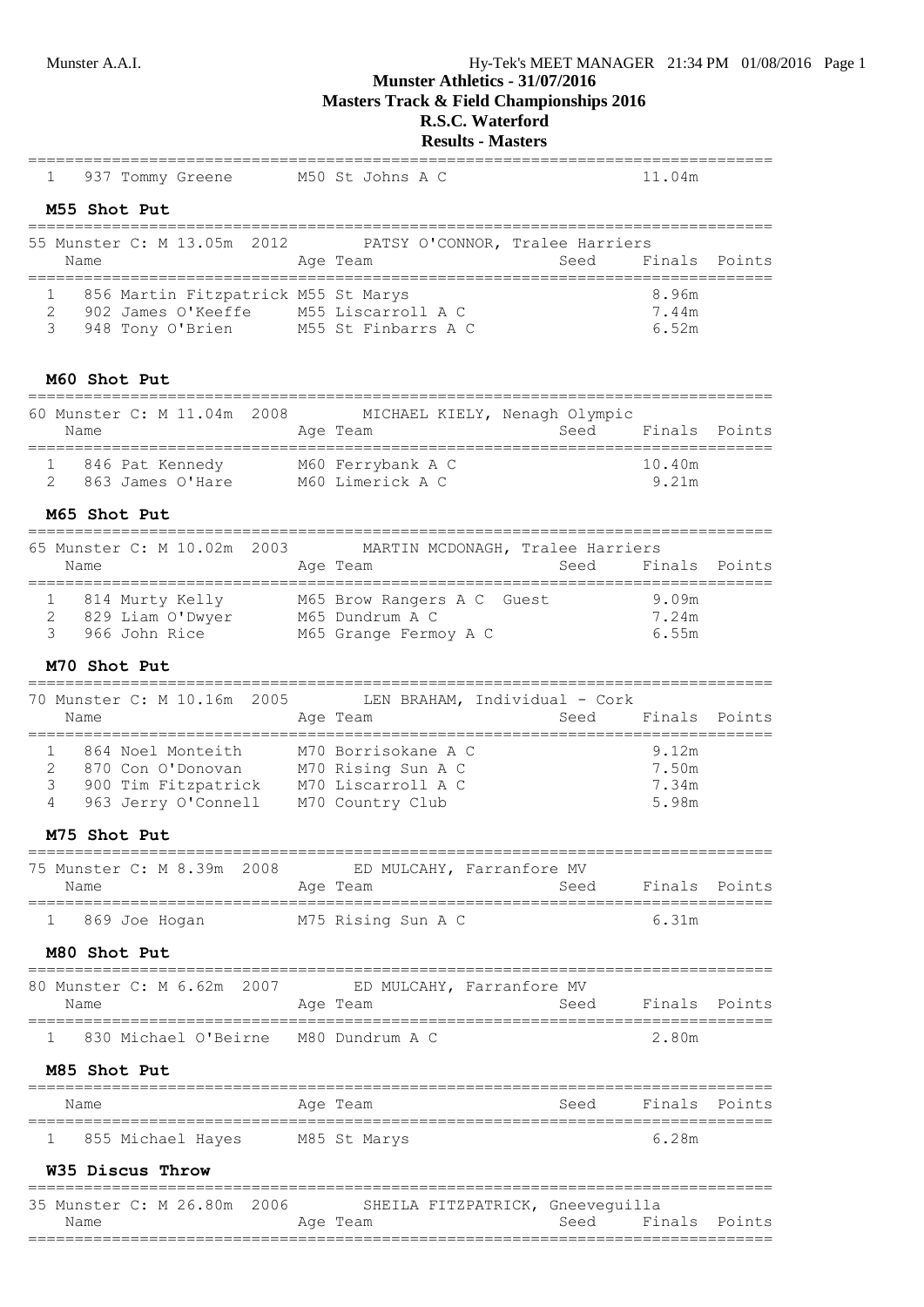**Masters Track & Field Championships 2016**

# **R.S.C. Waterford**

**Results - Masters**

1 896 Patricia Halton W35 Belgooly A C 18.10m

### **W40 Discus Throw**

| 40 Munster C: M 28.43m 2008<br>Name |  |  |  | Age Team          | MAUREEN GLANTON, Skibbereen<br>Seed | Finals Points |  |
|-------------------------------------|--|--|--|-------------------|-------------------------------------|---------------|--|
| 929 Jacinta Power                   |  |  |  | W40 Waterford A C |                                     | 14 90m        |  |

#### **W45 Discus Throw**

================================================================================ 45 Munster C: M 32.48m 2014 MAUREEN GLANTON, Skibbereen 45 Munster C: M 32.48m 07/06/2014 MAUREEN GLANTON, Skibbereen 45 Munster C: M 32.48m 28/06/2015 MAUREEN GLANTON, Skibbereen Name **Age Team** Seed Finals Points Age Team ================================================================================ 1 804 Eileen O'Riordan W45 Gneeveguilla A C 23.05m 2 941 Liz McCarthy W45 Bandon A C 21.06m 3 938 Angela Torsney W45 Fingallians A.C. Guest 16.50m 4 836 Kathleen Marchelew W45 Tramore A C 14.83m

#### **W50 Discus Throw**

| Name |  | 50 Munster C: M 31.27m 2012 | KATHLEEN HAYES, Bandon<br>Age Team                                                      | Seed | Finals Points    |  |
|------|--|-----------------------------|-----------------------------------------------------------------------------------------|------|------------------|--|
|      |  |                             | 820 Maureen Glanton W50 Skibbereen A C<br>821 Priscilla O'Sulliv W50 Clonakilty Runners |      | 30.54m<br>26.10m |  |

### **W55 Discus Throw**

|      |  |                             | 1 871 Ebhana Finnegan W55 Rising Sun A C |  |                                                               | 9.57m         |  |
|------|--|-----------------------------|------------------------------------------|--|---------------------------------------------------------------|---------------|--|
| Name |  |                             | Age Team                                 |  | Seed                                                          | Finals Points |  |
|      |  |                             |                                          |  | 55 Munster C: M 23.84m 28/06/2015 MARY BARRETT, Loughrea A C  |               |  |
|      |  |                             |                                          |  | 55 Munster C: M 23.84m 07/06/2014 MARY BARRETT, Lough Rea A C |               |  |
|      |  | 55 Munster C: M 23.84m 2014 |                                          |  | MARY BARRETT, Loughrea                                        |               |  |
|      |  |                             |                                          |  |                                                               |               |  |

#### **W60 Discus Throw**

| Name | 60 Munster C: M 10.62m 2009 | Age Team          | MARY BARRY, Grange Fermoy | Seed | Finals Points |  |
|------|-----------------------------|-------------------|---------------------------|------|---------------|--|
|      | 822 Mary Jennings           | W60 Waterford A C |                           |      | 16.10mM       |  |

#### **M35 Discus Throw**

| Name |  | 35 Munster C: M 31.27m 2014               | Age Team |  |                                           | JOHN LEAHY, Kilmurry Ibricken<br>35 Munster C: M 31.27m 07/06/2014 JOHN LEAHY, Kilmurry Ibc/N C<br>35 Munster C: M 31.27m 28/06/2015 JOHN LEAHY, Kilmurry Ibc/N C | Seed | Finals Points    |  |
|------|--|-------------------------------------------|----------|--|-------------------------------------------|-------------------------------------------------------------------------------------------------------------------------------------------------------------------|------|------------------|--|
|      |  | 895 Michael Halpin<br>2 907 Martin Curley |          |  | M35 Kilfinane A.C.<br>M35 Ennis Track A C |                                                                                                                                                                   |      | 21.72m<br>17.91m |  |

#### **M40 Discus Throw**

| Name | 40 Munster C: M 38.50m 2008                                |  | Age Team        | FRANK O'BRIEN, West Waterford                 | Seed Finals Points |                            |  |
|------|------------------------------------------------------------|--|-----------------|-----------------------------------------------|--------------------|----------------------------|--|
|      | 848 John Leahy<br>823 Shane Scanlon<br>839 Brian McDermott |  | M40 D S D Guest | M40 Kilmurry Ibc/N C<br>M40 Finisk Valley A C |                    | 33.26m<br>32.55m<br>26.74m |  |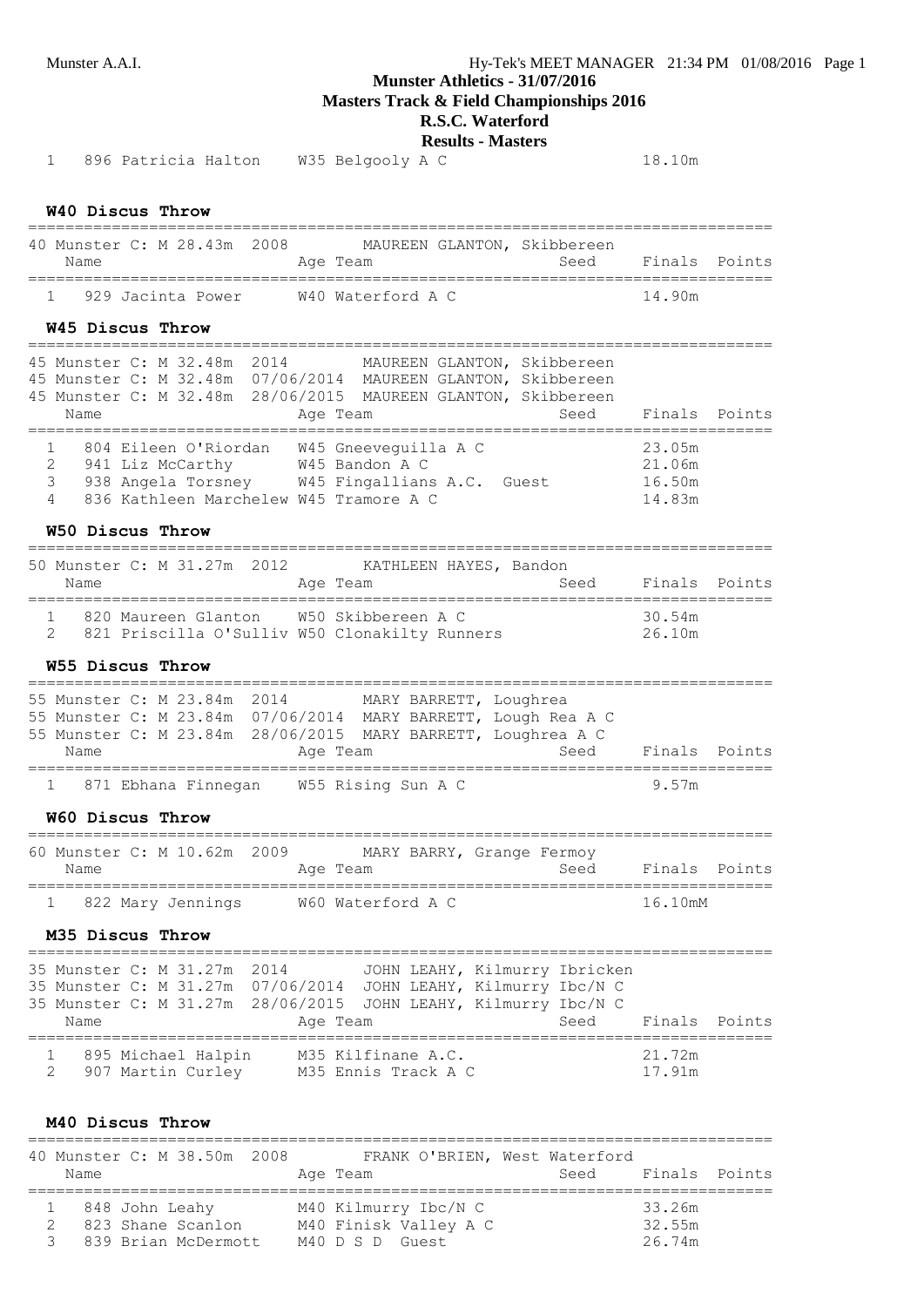$=$ 

# **Munster Athletics - 31/07/2016 Masters Track & Field Championships 2016 R.S.C. Waterford Results - Masters**

### **M45 Discus Throw**

| Name                             |  | 45 Munster C: M 36.27m 2010 |  | Age Team                                          |  | FRANK O'BRIEN, West Waterford<br>Seed | Finals Points    |  |
|----------------------------------|--|-----------------------------|--|---------------------------------------------------|--|---------------------------------------|------------------|--|
| 815 Joe Kelly<br>905 Alex Conway |  |                             |  | M45 Brow Rangers A C Guest<br>M45 Ennis Track A C |  |                                       | 28.02m<br>25.29m |  |

#### **M50 Discus Throw**

| Name | 50 Munster C: M 42.02m 2008 | Age Team           | PATSY O'CONNOR, Tralee Harriers | Seed Finals Points |        |  |
|------|-----------------------------|--------------------|---------------------------------|--------------------|--------|--|
|      | 903 Noel Sheehan            | M50 Liscarroll A C |                                 |                    | 21.84m |  |

#### **M55 Discus Throw**

| 55 Munster C: M 37.46m 2014                                       |  |  |          |  |                                      | PATSY O'CONNOR, Tralee Harriers |                    |  |
|-------------------------------------------------------------------|--|--|----------|--|--------------------------------------|---------------------------------|--------------------|--|
| 55 Munster C: M 37.46m 07/06/2014 PATSY O'CONNOR, Tralee Harriers |  |  |          |  |                                      |                                 |                    |  |
| 55 Munster C: M 37.46m 28/06/2015 PATSY O'CONNOR, Tralee Harriers |  |  |          |  |                                      |                                 |                    |  |
| Name                                                              |  |  | Age Team |  |                                      |                                 | Seed Finals Points |  |
|                                                                   |  |  |          |  |                                      |                                 |                    |  |
|                                                                   |  |  |          |  | 948 Tony O'Brien M55 St Finbarrs A C |                                 | 21.88m             |  |
| 2 856 Martin Fitzpatrick M55 St Mary's Cl                         |  |  |          |  |                                      |                                 | 20.37m             |  |

#### **M60 Discus Throw**

| 60 Munster C: M 35.21m 2014 | PADDY HANILY, Fr Murphys                                       |                    |
|-----------------------------|----------------------------------------------------------------|--------------------|
|                             | 60 Munster C: M 35.21m 07/06/2014 PADDY HANILY, Fr Murphys A C |                    |
|                             | 60 Munster C: M 35.21m 28/06/2015 PADDY HANILY, Fr Murphys A C |                    |
| Name                        | Age Team                                                       | Seed Finals Points |
| 1 857 Paddy Hanily          | M60 Fr Murphys A C Guest                                       | 34.27m             |

#### **M65 Discus Throw**

| Name | 65 Munster C: M 28.53m 2004                          | MARTIN MCDONAGH, Traleee Harriers<br>Age Team                          | Seed | Finals Points               |  |
|------|------------------------------------------------------|------------------------------------------------------------------------|------|-----------------------------|--|
|      | 814 Murty Kelly<br>966 John Rice<br>829 Liam O'Dwyer | M65 Brow Rangers A C Guest<br>M65 Grange Fermoy A C<br>M65 Dundrum A C |      | 32.68mM<br>22.63m<br>19.95m |  |

### **M70 Discus Throw**

| Name | 70 Munster C: M 38.00m 2006            |  | Age Team | LEN BRAHAM, Individual - Cork<br>Seed | Finals Points |  |
|------|----------------------------------------|--|----------|---------------------------------------|---------------|--|
|      | 900 Tim Fitzpatrick M70 Liscarroll A C |  |          |                                       | 16.70m        |  |

### **M75 Discus Throw**

| 75 Munster C: M 21.82m 2006<br>Name |  |  | Age Team           |  | MICHAEL HAYES, St Marys - Clare<br>Seed |        | Finals Points |
|-------------------------------------|--|--|--------------------|--|-----------------------------------------|--------|---------------|
| 869 Joe Hoqan                       |  |  | M75 Rising Sun A C |  |                                         | 17.03m |               |

#### **M80 Discus Throw**

| 80 Munster C: M 18.72m 2008<br>Name |  |  |  | Age Team                             | DENIS HOWARD, Rising Sun | Seed |      | Finals Points |
|-------------------------------------|--|--|--|--------------------------------------|--------------------------|------|------|---------------|
|                                     |  |  |  | 830 Michael O'Beirne 600 Dundrum A C |                          |      | 695m |               |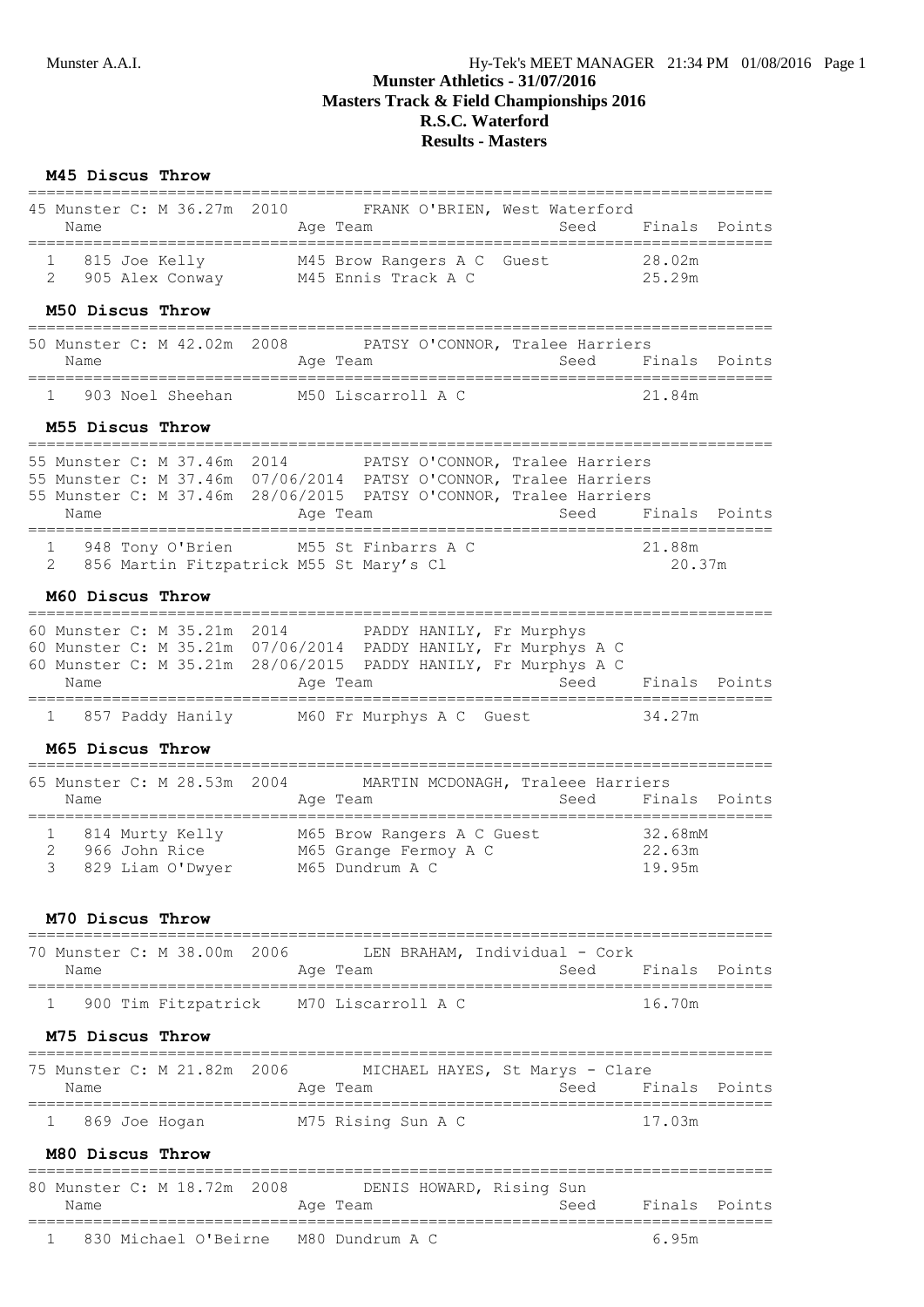# **Munster Athletics - 31/07/2016 Masters Track & Field Championships 2016 R.S.C. Waterford Results - Masters**

### **M85 Discus Throw**

|                                                                                                   |                                                                                                                                                                     | ================                      |
|---------------------------------------------------------------------------------------------------|---------------------------------------------------------------------------------------------------------------------------------------------------------------------|---------------------------------------|
| Name<br>=============================                                                             | Aqe Team                                                                                                                                                            | Seed Finals Points                    |
| 855 Michael Hayes M85 St Marys<br>$1 \quad$                                                       |                                                                                                                                                                     | 13.80m                                |
| W35 Hammer Throw                                                                                  |                                                                                                                                                                     |                                       |
|                                                                                                   |                                                                                                                                                                     |                                       |
| Name                                                                                              | 35 Munster C: M 31.62m 2007 LIZ MCCARTHY COOMEY, Bandon<br>Age Team                                                                                                 | Seed Finals Points                    |
|                                                                                                   |                                                                                                                                                                     |                                       |
| 1 896 Patricia Halton W35 Belgooly A C                                                            |                                                                                                                                                                     | 19.90m                                |
| W40 Hammer Throw                                                                                  |                                                                                                                                                                     |                                       |
| Name                                                                                              | 40 Munster C: M 35.06m 2011 SHEILA DONOGHUE, Gneeveguilla<br><b>Seed</b><br>Aqe Team                                                                                | Finals Points                         |
| 1 872 Toni Finnegan M40 Rising Sun A C                                                            |                                                                                                                                                                     | 23.56m                                |
| W45 Hammer Throw                                                                                  |                                                                                                                                                                     |                                       |
|                                                                                                   | 45 Munster C: M 39.62m 2011 PRISCILLA O'SULLIVAN, Bandon                                                                                                            |                                       |
| Name                                                                                              | Age Team                                                                                                                                                            | Seed<br>Finals Points                 |
| 1 804 Eileen O'Riordan W45 Gneeveguilla A C                                                       |                                                                                                                                                                     | 30.83m                                |
| 805 Sheila O'Donoghue W45 Gneeveguilla A C<br>2                                                   |                                                                                                                                                                     | 29.63m                                |
| W50 Hammer Throw                                                                                  |                                                                                                                                                                     |                                       |
|                                                                                                   | 50 Munster C: M 30.07m 2015 MAUREEN GLANTON, Skibbereen                                                                                                             |                                       |
| Name                                                                                              | Age Team                                                                                                                                                            | Seed Finals Points                    |
| 1 821 Priscilla O'Sulliv W50 Clonakilty Runners                                                   |                                                                                                                                                                     |                                       |
| 820 Maureen Glanton W50 Skibbereen A C<br>2                                                       |                                                                                                                                                                     | 45.88mM<br>39.81mM                    |
| W55 Hammer Throw                                                                                  |                                                                                                                                                                     |                                       |
| Name                                                                                              | 55 Munster C: M 20.10m 2015 EDBHANA FINNEGAN, Rising Sun<br>Age Team                                                                                                | Seed<br>Finals Points                 |
|                                                                                                   |                                                                                                                                                                     |                                       |
| 871 Ebhana Finnegan W55 Rising Sun A C                                                            |                                                                                                                                                                     | 18.98m                                |
| M40 Hammer Throw                                                                                  |                                                                                                                                                                     |                                       |
| 40 Munster C: M 44.68m<br>2014<br>40 Munster C: M 44.68m<br>Name                                  | SHANE SCANLON, Finisk Valley<br>40 Munster C: M 44.68m 07/06/2014 SHANE SCANLON, FiniskValley A C<br>28/06/2015 SHANE SCANLON, FiniskValley A C<br>Age Team<br>Seed | Finals Points                         |
| -----------------------<br>1<br>823 Shane Scanlon<br>2<br>826 John Coleman<br>3<br>848 John Leahy | ______________________________<br>M40 Finisk Valley A C<br>M40 Farranfore M V<br>M40 Kilmurry Ibc/N C                                                               | ------<br>46.40mM<br>31.14m<br>15.59m |
| M45 Hammer Throw                                                                                  |                                                                                                                                                                     |                                       |
| 45 Munster C: M 29.73m<br>2014                                                                    | JOE KELLY, Brow Rangers                                                                                                                                             |                                       |
|                                                                                                   | 45 Munster C: M 29.73m 07/06/2014 JOE KELLY, Brow Rangers A C                                                                                                       |                                       |
| 45 Munster C: M 29.73m<br>Name                                                                    | 28/06/2015<br>JOE KELLY, Brow Rangers A C<br>Seed<br>Age Team                                                                                                       | Finals Points                         |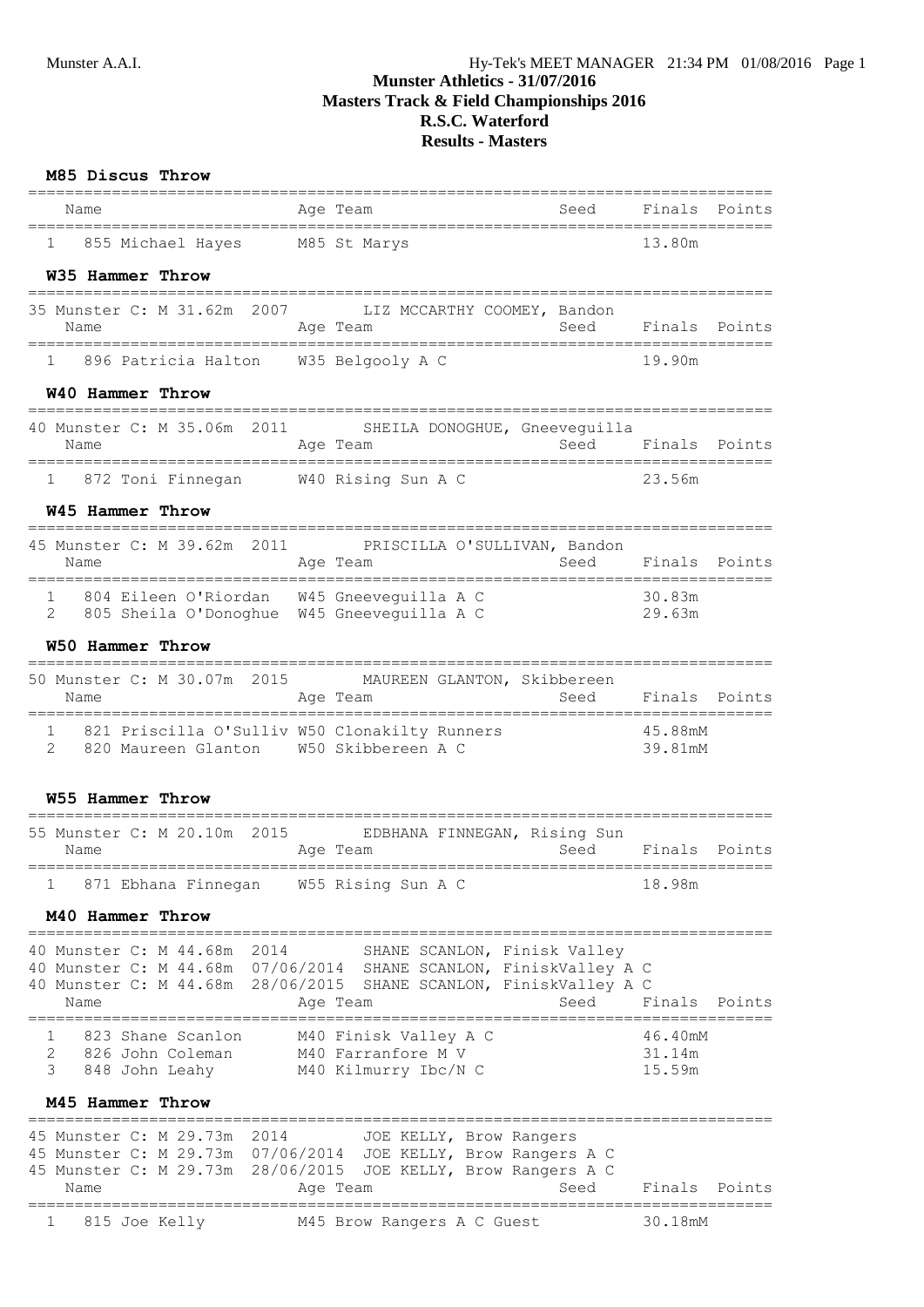# **Munster Athletics - 31/07/2016 Masters Track & Field Championships 2016 R.S.C. Waterford Results - Masters**

### **M50 Hammer Throw**

|      | 50 Munster C: M 25.40m 2015 |                    | DON MCKINNON, Templemore |               |  |
|------|-----------------------------|--------------------|--------------------------|---------------|--|
| Name |                             | Age Team           | Seed                     | Finals Points |  |
|      | 903 Noel Sheehan            | M50 Liscarroll A C |                          | 20 10m        |  |

### **M55 Hammer Throw**

| 55 Munster C: M 40.70m 2011<br>Name |  |  | Age Team |                                         | FINBAR MCCARTHY, Fanahan McSweeney |  | Seed Finals Points |  |
|-------------------------------------|--|--|----------|-----------------------------------------|------------------------------------|--|--------------------|--|
|                                     |  |  |          | 856 Martin Fitzpatrick M55 St Mary's Cl |                                    |  | 22.52m             |  |

### **M60 Hammer Throw**

| 60 Munster C: M 41.06m 2014<br>Name |                  | Age Team |                                               | PADDY HANILY, Fr Murphys<br>60 Munster C: M 41.06m 07/06/2014 PADDY HANILY, Fr Murphys A C<br>60 Munster C: M 41.06m 28/06/2015 PADDY HANILY, Fr Murphys A C<br>Seed | Finals Points     |  |
|-------------------------------------|------------------|----------|-----------------------------------------------|----------------------------------------------------------------------------------------------------------------------------------------------------------------------|-------------------|--|
| 2 846 Pat Kennedy                   | 857 Paddy Hanily |          | M60 Fr Murphys A C Guest<br>M60 Ferrybank A C |                                                                                                                                                                      | 41.13mM<br>20.77m |  |

#### **M65 Hammer Throw**

| 65 Munster C: M 25.40m 2015<br>Name |                 | Age Team |                                               |  | JOHN RICE, Grange Fermoy<br>65 Munster C: M 23.54m 07/06/2014 MURTY KELLY, Brow Rangers A C<br>65 Munster C: M 23.54m 28/06/2015 MURTY KELLY, Brow Rangers A C |  |                   | Seed Finals Points |
|-------------------------------------|-----------------|----------|-----------------------------------------------|--|----------------------------------------------------------------------------------------------------------------------------------------------------------------|--|-------------------|--------------------|
| 829 Liam O'Dwyer                    | 814 Murty Kelly |          | M65 Brow Rangers A C Guest<br>M65 Dundrum A C |  |                                                                                                                                                                |  | 25.55mM<br>17.38m |                    |

## **M70 Hammer Throw**

|                             |  |  |          |  | 900 Tim Fitzpatrick M70 Liscarroll A C                        |      | 23.55m        |  |
|-----------------------------|--|--|----------|--|---------------------------------------------------------------|------|---------------|--|
| Name                        |  |  | Age Team |  |                                                               | Seed | Finals Points |  |
|                             |  |  |          |  | 70 Munster C: M 25.24m 28/06/2015 TIM FITZPATRICK, Liscarroll |      |               |  |
|                             |  |  |          |  | 70 Munster C: M 25.24m 07/06/2014 TIM FITZPATRICK, Liscarroll |      |               |  |
| 70 Munster C: M 25.24m 2014 |  |  |          |  | TIM FITZPATRICK, Liscarroll                                   |      |               |  |
|                             |  |  |          |  |                                                               |      |               |  |

#### **M75 Hammer Throw**

|      |               | 75 Munster C: M 22.68m 2011 |          |                    | ED MULCAHY, Farranfore MV |               |  |
|------|---------------|-----------------------------|----------|--------------------|---------------------------|---------------|--|
| Name |               |                             | Age Team |                    | Seed                      | Finals Points |  |
|      | 869 Joe Hogan |                             |          | M75 Rising Sun A C |                           | 18 72m        |  |

#### **W35 Javelin Throw**

| 35 Munster C: M 19.34m 2005 |  |  |  |                                          | SHEILA FITZPATRICK, Gneeveguilla |      |               |  |
|-----------------------------|--|--|--|------------------------------------------|----------------------------------|------|---------------|--|
| Name                        |  |  |  | Age Team                                 |                                  | Seed | Finals Points |  |
|                             |  |  |  | 894 Siobhan Colclough W35 Kilfinane A.C. |                                  |      | 20.27mM       |  |

## **W40 Javelin Throw**

| Name | 40 Munster C: M 21.27m 2010           | Age Team                                | SHEILA DONOGHUE, Gneevequilla<br>Seed | Finals Points    |  |
|------|---------------------------------------|-----------------------------------------|---------------------------------------|------------------|--|
|      | 879 Rosie Foley<br>973 Patricia Barry | W40 Derg A.C.<br>W40 ST Catherines A.C. |                                       | 15.53m<br>14.60m |  |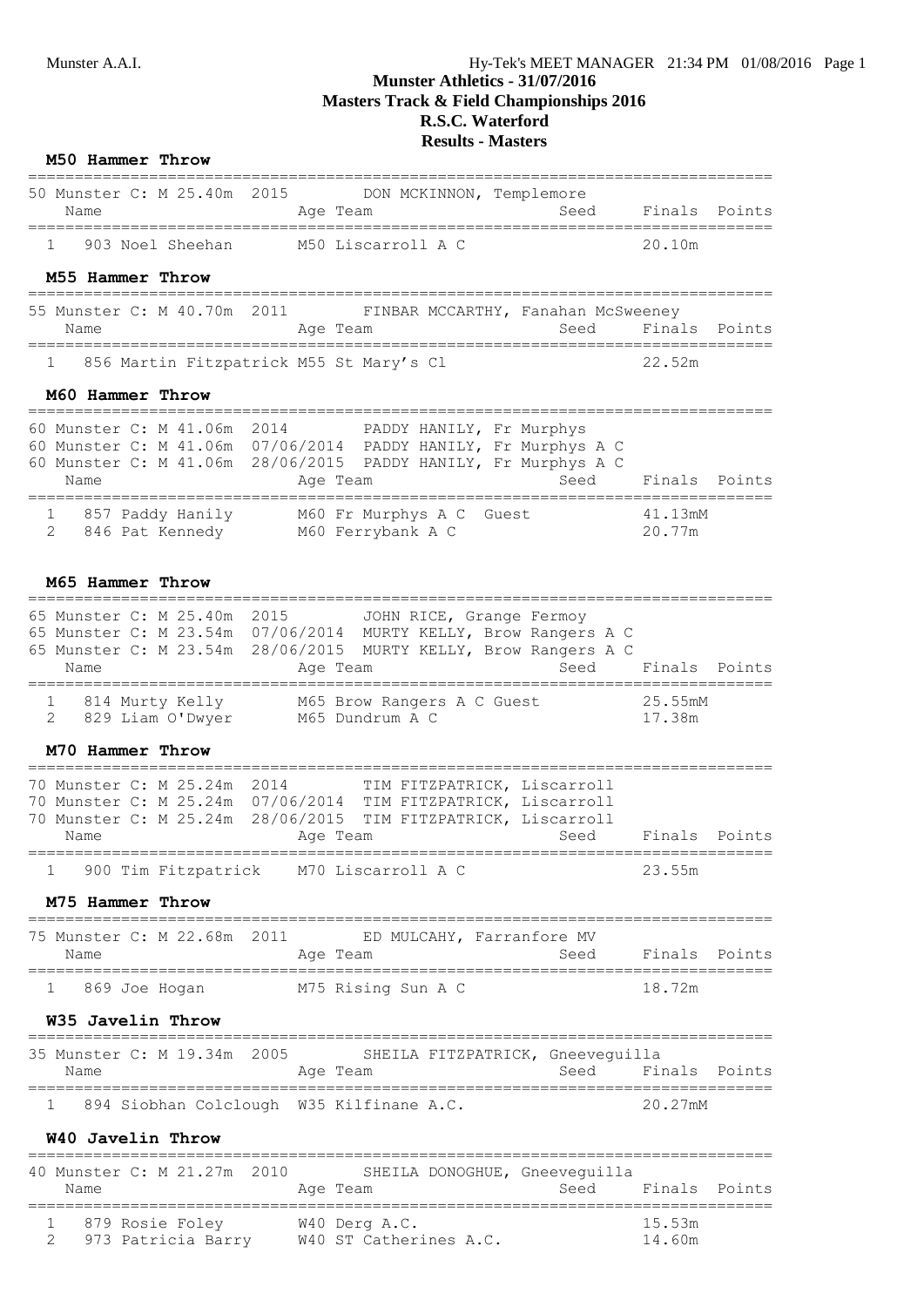**Masters Track & Field Championships 2016**

# **R.S.C. Waterford**

**Results - Masters**

| 3                   |                                                            |                                  |                     |                             | Results - Master's<br>929 Jacinta Power M40 Waterford A C                                                                                                                                                                                |                                      | 11.55m                                |        |
|---------------------|------------------------------------------------------------|----------------------------------|---------------------|-----------------------------|------------------------------------------------------------------------------------------------------------------------------------------------------------------------------------------------------------------------------------------|--------------------------------------|---------------------------------------|--------|
|                     |                                                            |                                  |                     |                             |                                                                                                                                                                                                                                          |                                      |                                       |        |
|                     | W45 Javelin Throw                                          |                                  |                     |                             |                                                                                                                                                                                                                                          |                                      |                                       |        |
|                     | Name<br>=========================                          |                                  |                     |                             | 45 Munster C: M 20.51m 2014 PRISCILLA O'SULLIVAN, Clonakilty Runners<br>45 Munster C: M 20.51m 07/06/2014 PRISCILLA O'SULLIVAN, Clonakilty Runne<br>45 Munster C: M 20.51m 28/06/2015 PRISCILLA O'SULLIVAN, Clonakilty Runne<br>Age Team | Seed                                 | Finals Points                         |        |
| 1<br>2              |                                                            |                                  |                     |                             | 804 Eileen O'Riordan W45 Gneeveguilla A C<br>835 Shirley Fennelly W45 Tramore A C                                                                                                                                                        | 17.24m                               | 17.23m                                |        |
|                     | W50 Javelin Throw                                          |                                  |                     |                             |                                                                                                                                                                                                                                          |                                      |                                       |        |
|                     | Name                                                       |                                  |                     | 50 Munster C: M 18.60m 2012 | JACINTA SHEIL, West Waterford<br>Age Team                                                                                                                                                                                                | Seed Finals Points                   |                                       |        |
| $\mathbf{2}$        |                                                            |                                  |                     |                             | 1 820 Maureen Glanton W50 Skibbereen A C<br>821 Priscilla O'Sulliv W50 Clonakilty Runners 16.22m                                                                                                                                         |                                      | 16.92m                                |        |
|                     | W60 Javelin Throw                                          |                                  |                     |                             |                                                                                                                                                                                                                                          |                                      |                                       |        |
|                     | Name                                                       |                                  |                     |                             | 60 Munster C: M 13.68m 2008 TERRI GOUGH, West Waterford<br>Age Team                                                                                                                                                                      | Seed Finals Points                   |                                       |        |
|                     |                                                            |                                  |                     |                             | 1 822 Mary Jennings W60 Waterford A C                                                                                                                                                                                                    |                                      | 10.43m                                |        |
|                     | M35 Javelin Throw                                          |                                  |                     |                             |                                                                                                                                                                                                                                          |                                      |                                       |        |
|                     | Name                                                       |                                  |                     |                             | 35 Munster C: M 42.26m 2011 BRIAN HAYES, Leevale<br>Age Team Seed Finals Points                                                                                                                                                          | ==================================== |                                       |        |
|                     |                                                            |                                  |                     |                             | 1 907 Martin Curley M35 Ennis Track A C                                                                                                                                                                                                  |                                      | 21.15m                                |        |
|                     | M40 Javelin Throw                                          |                                  |                     |                             |                                                                                                                                                                                                                                          |                                      |                                       |        |
|                     | Name                                                       |                                  |                     |                             | 40 Munster C: M 44.42m 2001 PATSY O'CONNOR, Tralee Harriers<br>Age Team                                                                                                                                                                  |                                      | Seed Finals Points                    |        |
| 2<br>3<br>4         | M45 Javelin Throw                                          | 848 John Leahy<br>946 Mark Burke |                     |                             | 839 Brian McDermott M40 D S D Guest 47.80mM<br>M40 Kilmurry Ibc/N C<br>881 Tyrone Elliott M40 Derg A.C.<br>M40 Moyglass A C                                                                                                              | =========================            | 34.50m<br>29.98m<br>27.35m            |        |
|                     | Name                                                       |                                  |                     | 45 Munster C: M 44.97m 2004 | PATSY O'CONNOR, Tralee Harriers<br>Age Team                                                                                                                                                                                              | Seed                                 | Finals                                | Points |
| 1<br>2<br>3<br>4    | 904 Finbarr Whelan<br>905 Alex Conway<br>M50 Javelin Throw |                                  | 849 Andreas Purmann |                             | M45 Leevale A C<br>M45 Liscarroll A C<br>M45 Ennis Track A C<br>824 Nicholas Raicevic M45 Finisk Valley A C                                                                                                                              |                                      | 47.08mM<br>28.15m<br>28.02m<br>27.35m |        |
|                     |                                                            |                                  |                     | 50 Munster C: M 44.48m 2011 | PATSY O'CONNOR, Tralee Harriers                                                                                                                                                                                                          |                                      |                                       |        |
|                     | Name                                                       |                                  |                     |                             | Age Team                                                                                                                                                                                                                                 | Seed                                 | Finals                                | Points |
| 1<br>$\overline{2}$ |                                                            |                                  | 903 Noel Sheehan    |                             | 889 Michael Tutty M50 West Waterford A C<br>M50 Liscarroll A C                                                                                                                                                                           |                                      | 34.76m<br>20.43m                      |        |

#### **M55 Javelin Throw**

================================================================================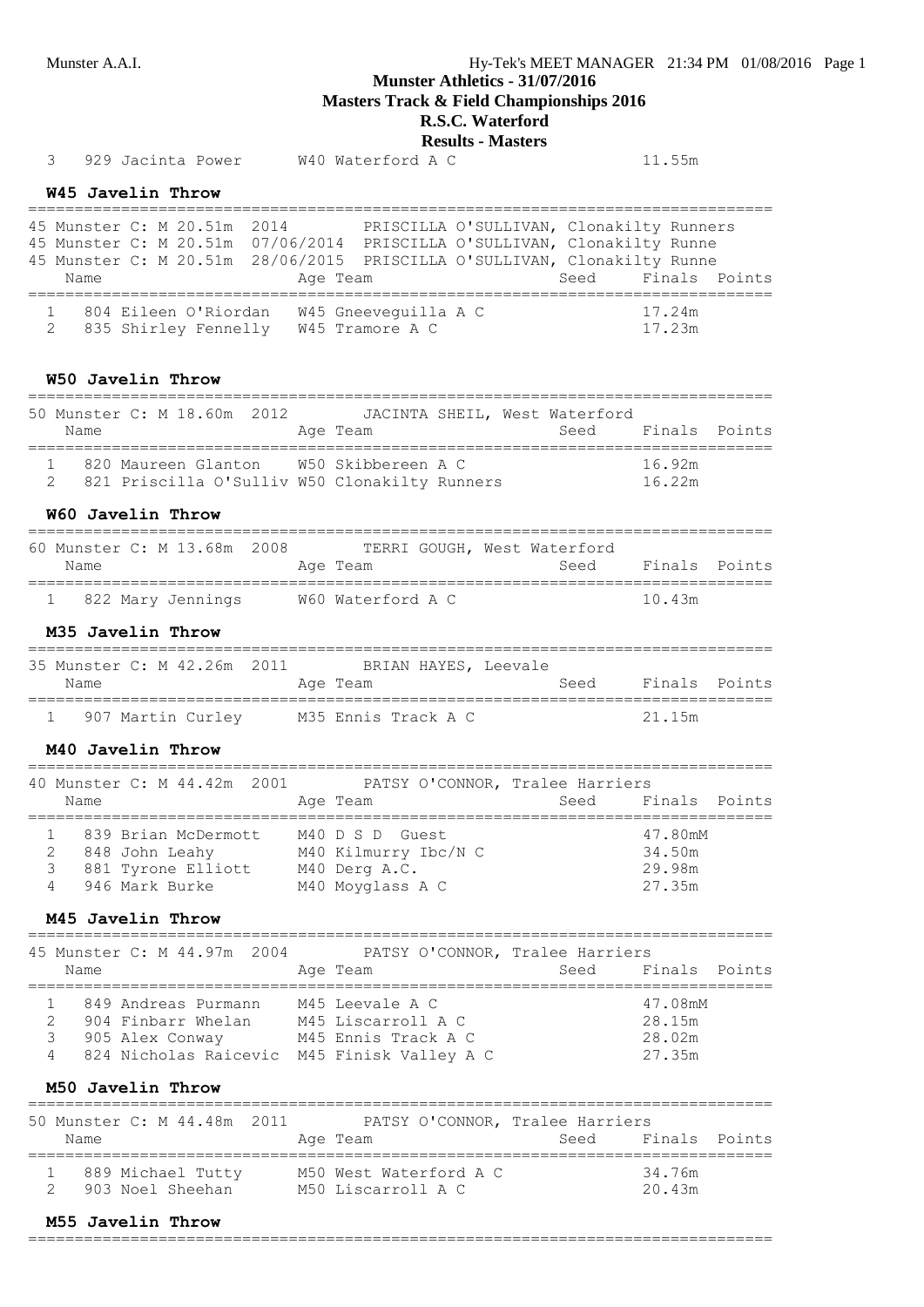$=$ 

# **Munster Athletics - 31/07/2016**

**Masters Track & Field Championships 2016**

### **R.S.C. Waterford Results - Masters**

| Name |  |                  |                             |          |                                                                |              |      |                                                                      |
|------|--|------------------|-----------------------------|----------|----------------------------------------------------------------|--------------|------|----------------------------------------------------------------------|
|      |  |                  |                             |          |                                                                |              |      |                                                                      |
|      |  |                  |                             |          |                                                                |              |      |                                                                      |
|      |  |                  |                             |          |                                                                |              |      |                                                                      |
|      |  | 948 Tony O'Brien | 55 Munster C: M 45.32m 2012 | Age Team | 856 Martin Fitzpatrick M55 St Mary's Cl<br>M55 St Finbarrs A C | $\mathbf{r}$ | Seed | PATSY O'CONNOR, Tralee Harriers<br>Finals Points<br>21.90m<br>21.23m |

#### **M65 Javelin Throw**

| 65 Munster C: M 26.80m 2008<br>Name  |  |  |  | Age Team                                 | MARTIN MCDONAGH, Tralee Harriers | Seed | Finals Points    |  |
|--------------------------------------|--|--|--|------------------------------------------|----------------------------------|------|------------------|--|
| 807 Bernard O'Neill<br>966 John Rice |  |  |  | M65 Clonmel A C<br>M65 Grange Fermoy A C |                                  |      | 21.87m<br>15.15m |  |

## **M70 Javelin Throw**

| Name | 70 Munster C: M 23.10m 2003                                     |  | ED MULCAHY, Farranfore MV<br>Age Team                         | Seed | Finals Points               |  |
|------|-----------------------------------------------------------------|--|---------------------------------------------------------------|------|-----------------------------|--|
|      | 864 Noel Monteith<br>963 Jerry O'Connell<br>900 Tim Fitzpatrick |  | M70 Borrisokane A C<br>M70 Country Club<br>M70 Liscarroll A C |      | 27.95mM<br>13.98m<br>12.52m |  |

## **M75 Javelin Throw**

| Name |               | 75 Munster C: M 20.16m 2008 | Age Team |                    | ED MULCAHY, Farranfore MV<br>Seed | Finals Points |  |
|------|---------------|-----------------------------|----------|--------------------|-----------------------------------|---------------|--|
|      | 869 Joe Hoqan |                             |          | M75 Rising Sun A C |                                   | 14.74m        |  |

### **M80 Javelin Throw**

| 80 Munster C: M 13.00m 2012<br>Name |  |  | Age Team                              | MICHAEL O'BEIRNE, Dundrum | Seed | Finals Points |  |
|-------------------------------------|--|--|---------------------------------------|---------------------------|------|---------------|--|
|                                     |  |  | 830 Michael O'Beirne 6080 Dundrum A C |                           |      | 6.29m         |  |

#### **M35 Weight Throw For Distance**

| Name                 |  |  | Age Team |                    | 35 Munster C: M 2.90m 07/06/2014 JOHN LEAHY, Kilmurry Ibc/N C<br>35 Munster C: M 5.72m 28/06/2015 JOHN LEAHY, Kilmurry Ibc/N C | Seed | Finals Points       |  |
|----------------------|--|--|----------|--------------------|--------------------------------------------------------------------------------------------------------------------------------|------|---------------------|--|
| 1 895 Michael Halpin |  |  |          | M35 Kilfinane A.C. |                                                                                                                                |      | 3.93 <sub>m</sub> M |  |

 $=$ 

### **M40 Weight Throw For Distance**

|             | Name |                                   |                                           | Age Team | 40 Munster C: M 4.96m 07/06/2014 MICHEAL DENNEHY, Rising Sun<br>40 Munster C: M 4.96m 28/06/2015 MICHEAL DENNEHY, Rising Sun |  | Seed | Finals Points                     |  |
|-------------|------|-----------------------------------|-------------------------------------------|----------|------------------------------------------------------------------------------------------------------------------------------|--|------|-----------------------------------|--|
| 2<br>3<br>4 |      | 848 John Leahy<br>880 Pat Minoque | 867 Michael Dennehy<br>881 Tyrone Elliott |          | M40 Kilmurry Ibc/N C<br>M40 Derg A.C.<br>M40 Rising Sun A C<br>M40 Derg A.C.                                                 |  |      | 5.52mM<br>4.82m<br>4.61m<br>4.09m |  |

### **M50 Weight Throw For Distance**

|                |                  | 50 Munster C: M 3.20m 07/06/2014 DON MCKINNON, Templemore |                    |      |        |               |
|----------------|------------------|-----------------------------------------------------------|--------------------|------|--------|---------------|
|                |                  | 50 Munster C: M 5.86m 28/06/2015 DON MCKINNON, Templemore |                    |      |        |               |
| Name           |                  | Age Team                                                  |                    | Seed |        | Finals Points |
|                |                  |                                                           |                    |      |        |               |
| $\overline{1}$ | 937 Tommy Greene |                                                           | M50 St. John's A C |      | 7.02mM |               |